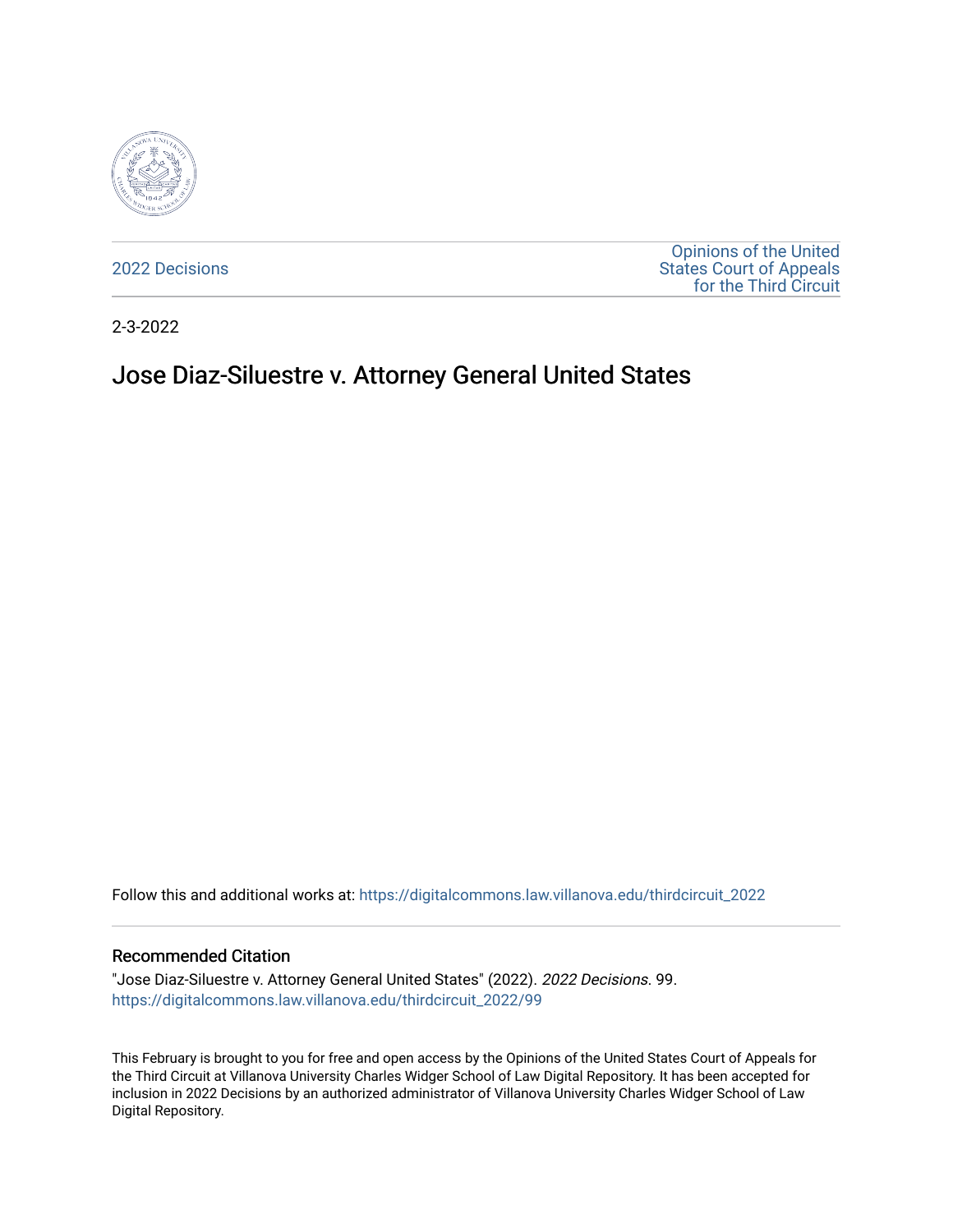## **NOT PRECEDENTIAL**

## UNITED STATES COURT OF APPEALS FOR THE THIRD CIRCUIT

 $\frac{1}{2}$ 

No. 20-3227  $\frac{1}{2}$ 

## JOSE DIAZ-SILUESTRE, Petitioner

v.

## ATTORNEY GENERAL UNITED STATES OF AMERICA

On Petition for Review of an Order of the Board of Immigration Appeals (Agency No. A208-203-410) Immigration Judge: Kuyomars Q. Golparvar

Submitted under Third Circuit LAR 34.1(a) On June 24, 2021

Before: \* CHAGARES, *Chief Judge*, PORTER and ROTH, Circuit Judges

(Opinion filed: February 3, 2022)

O P I N I ON\*\*

<sup>\*</sup> Judge Chagares assumed Chief Judge status on December 4, 2021.

<sup>\*\*</sup> This disposition is not an opinion of the full Court and pursuant to I.O.P. 5.7 does not constitute binding precedent.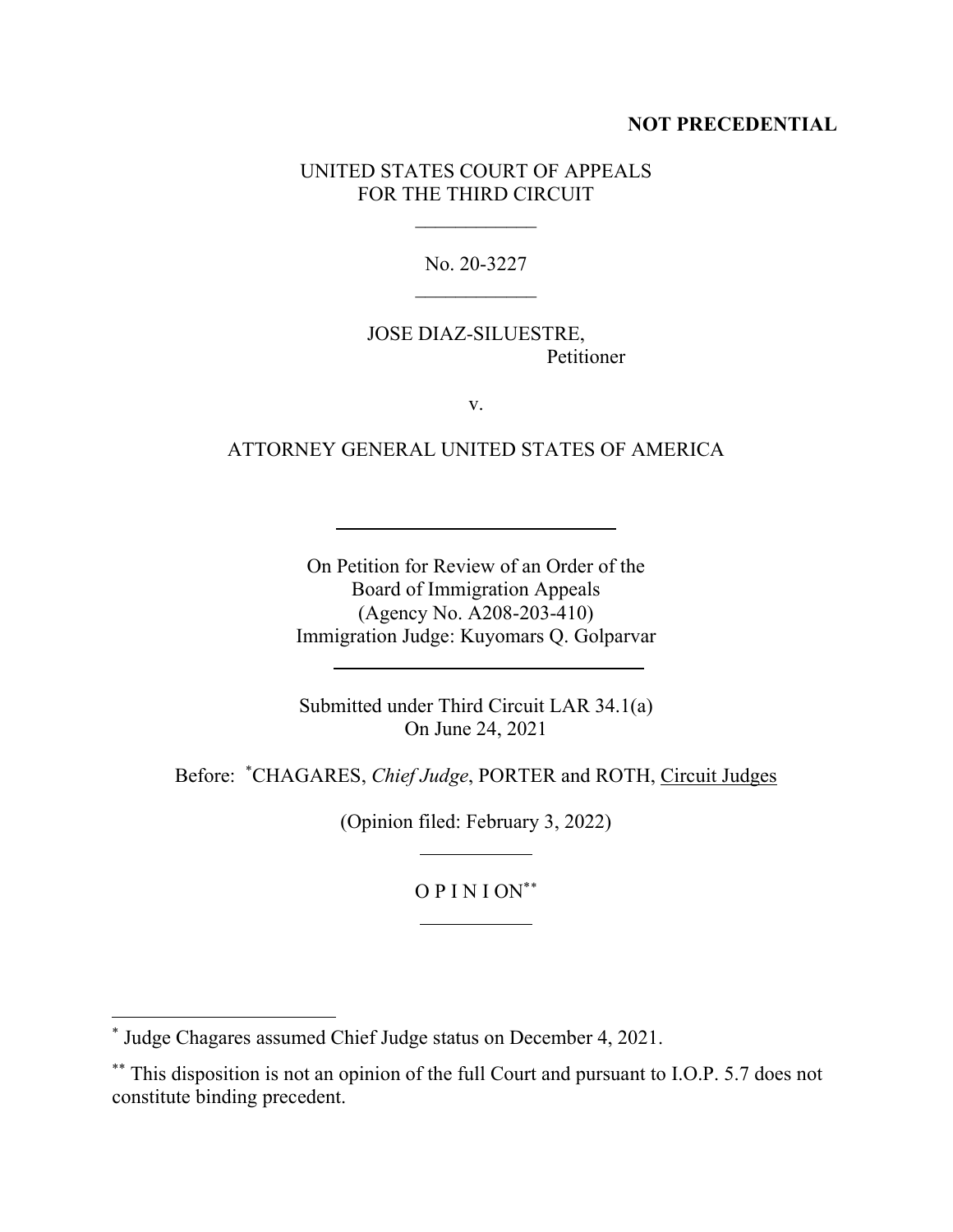#### **ROTH**, Circuit Judge:

Jose Diaz Silvestre<sup>1</sup> seeks review of a decision by the Board of Immigration Appeals (BIA), affirming the denial of his application for withholding of removal under the Immigration and Nationality Act (INA) and protection under the Convention Against Torture (CAT). We will deny the petition for review.

# $L^2$

Diaz Silvestre was born in Guatemala and is a Guatemalan citizen. He first entered the United States without inspection in October 2015. He was removed a few weeks later. In 2018, he again entered the United States without inspection. The Department of Homeland Security reinstated the removal order. An immigration judge allowed Diaz Silvestre to apply for withholding of removal and CAT protection, which commenced these proceedings.

Before the IJ, Diaz Silvestre offered three bases for his application: (1) discrimination because of membership in the Popti indigenous group, (2) fear that his land will be taken or that he will be harmed because of his land, and (3) denial of benefits because of his support for a political candidate.<sup>3</sup>

The IJ held that Diaz Silvestre failed to satisfy the criteria for withholding of removal based on the proffered social group of landowners. He held that "landowner," as

<sup>&</sup>lt;sup>1</sup> Although the administrative proceeding was captioned with the spelling "Diaz-Siluestre," the Court will use the spelling that he used in his written statements, "Diaz Silvestre."

<sup>&</sup>lt;sup>2</sup> Because we write primarily for the parties, we discuss only the facts and proceedings to the extent necessary for resolution of this case.

<sup>&</sup>lt;sup>3</sup> The IJ credited Diaz Silvestre's testimony.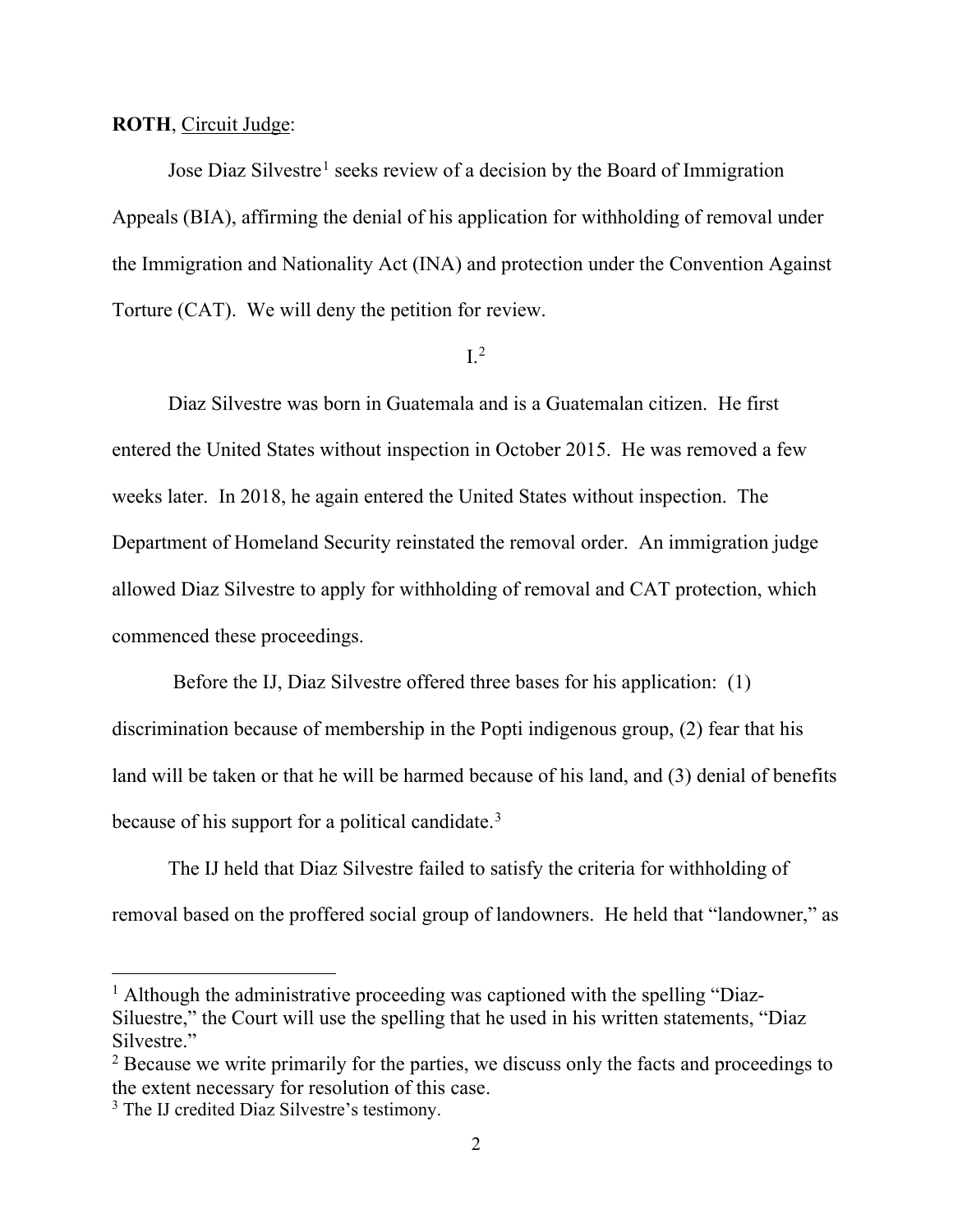defined in this case, is not a particular social group under the INA. Even if it were, Diaz Silvestre's difficulties securing title to his land and fear of it being taken by his nephew were not persecution and did not establish a risk of future persecution. The IJ also found that, despite having some difficulties with Spanish, Diaz Silvestre could seek assistance from Guatemalan authorities if his land is threatened.

Next, the IJ rejected the claim based on membership in the Popti indigenous group. He agreed that Diaz Silvestre is Popti and Popti individuals face discrimination in Guatemala. However, he found that Diaz Silvestre did not offer evidence that he has been or will be persecuted because he is Popti. Instead, he testified that he owed his brother-in-law money and his nephew threatened him in an effort to obtain his land. Neither of these issues relate to being Popti. Further, the IJ found that Diaz Silvestre did not show that the Guatemalan police would be unable or unwilling to assist him.

The IJ then held that retaliation for Diaz Silvestre's support of a political candidate did not support withholding of removal. Diaz Silvestre was denied fertilizer because he supported a political candidate. Nevertheless, the IJ held that this denial did not constitute persecution, nor did it establish he would be persecuted.

Finally, the IJ rejected Diaz Silvestre's CAT claim. He noted that Diaz Silvestre may face harm from his nephew, but there was no evidence that the harm would rise to torture. Further, there was no evidence that the Guatemalan government would take part or acquiesce in the torture. Moreover, the evidence suggested that Diaz Silvestre could seek help from the Guatemalan government.

The BIA affirmed. It agreed that Diaz Silvestre did not show that the alleged harm

3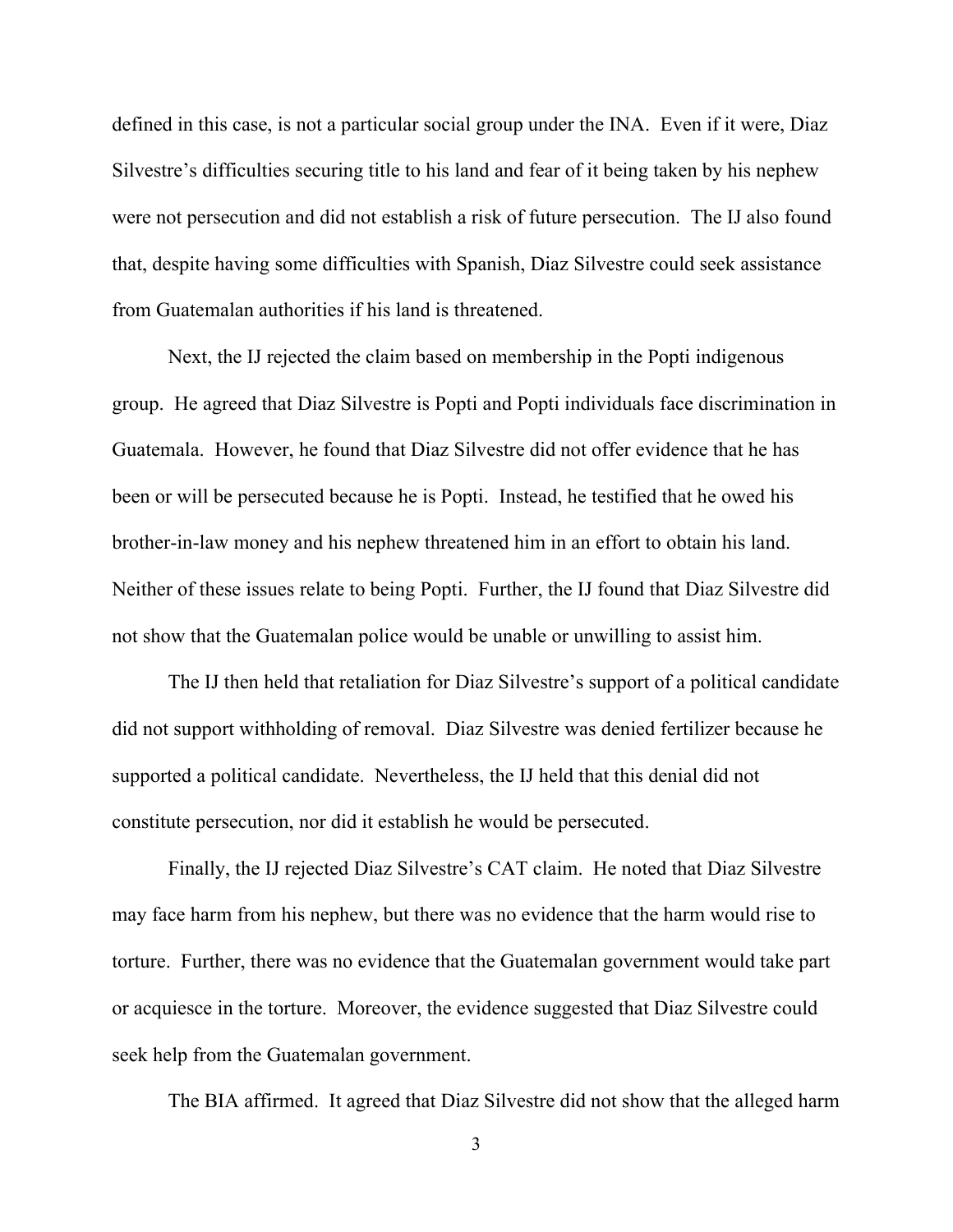related to his landownership and to being Popti rose to the level of persecution. The BIA also agreed that Diaz Silvestre did not establish that Guatemala is unable or unwilling to protect him. Next, it affirmed the IJ's finding that Diaz Silvestre did not show he would be tortured by or at the acquiescence of the government. Finally, it held that Diaz Silvestre waived his claim related to the denial of fertilizer because he did not raise it before the BIA. Diaz Silvestre petitioned for review.

#### $II.4$

Our review of the BIA's order is deferential. We review the agency's findings of fact for substantial evidence.<sup>5</sup> Under this standard, we are required to "uphold the agency's determination unless the evidence would compel any reasonable fact finder to reach a contrary result."<sup>6</sup> We review the agency's legal determinations de novo.<sup>7</sup>

## III.

Withholding of removal is mandatory "if the Attorney General decides that the alien's life or freedom would be threatened in that country because of the alien's . . . membership in a particular social group."<sup>8</sup> To qualify, an alien must show "a 'clear probability of persecution,' i.e., that it is more likely than not, that s/he would suffer persecution upon returning home."9

<sup>&</sup>lt;sup>4</sup> The BIA had jurisdiction under 8 C.F.R. § 1003.1(b)(3). We have jurisdiction to review a final order of removal under 8 U.S.C. § 1252(a).

<sup>5</sup> *Romero v. Att'y Gen.*, 972 F.3d 334, 340 (3d Cir. 2020).

<sup>6</sup> *Gonzalez-Posadas v. Att'y Gen.*, 781 F.3d 677, 684 n.5 (3d Cir. 2015).

<sup>7</sup> *Blanco v. Att'y Gen.*, 967 F.3d 304, 310 (3d Cir. 2020).

 $88 \text{ U.S.C.} \& 1231(b)(3)(A).$ 

<sup>9</sup> *Valdiviezo-Galdamez v. Att'y Gen.*, 663 F.3d 582, 591 (3d Cir. 2011) (citation omitted).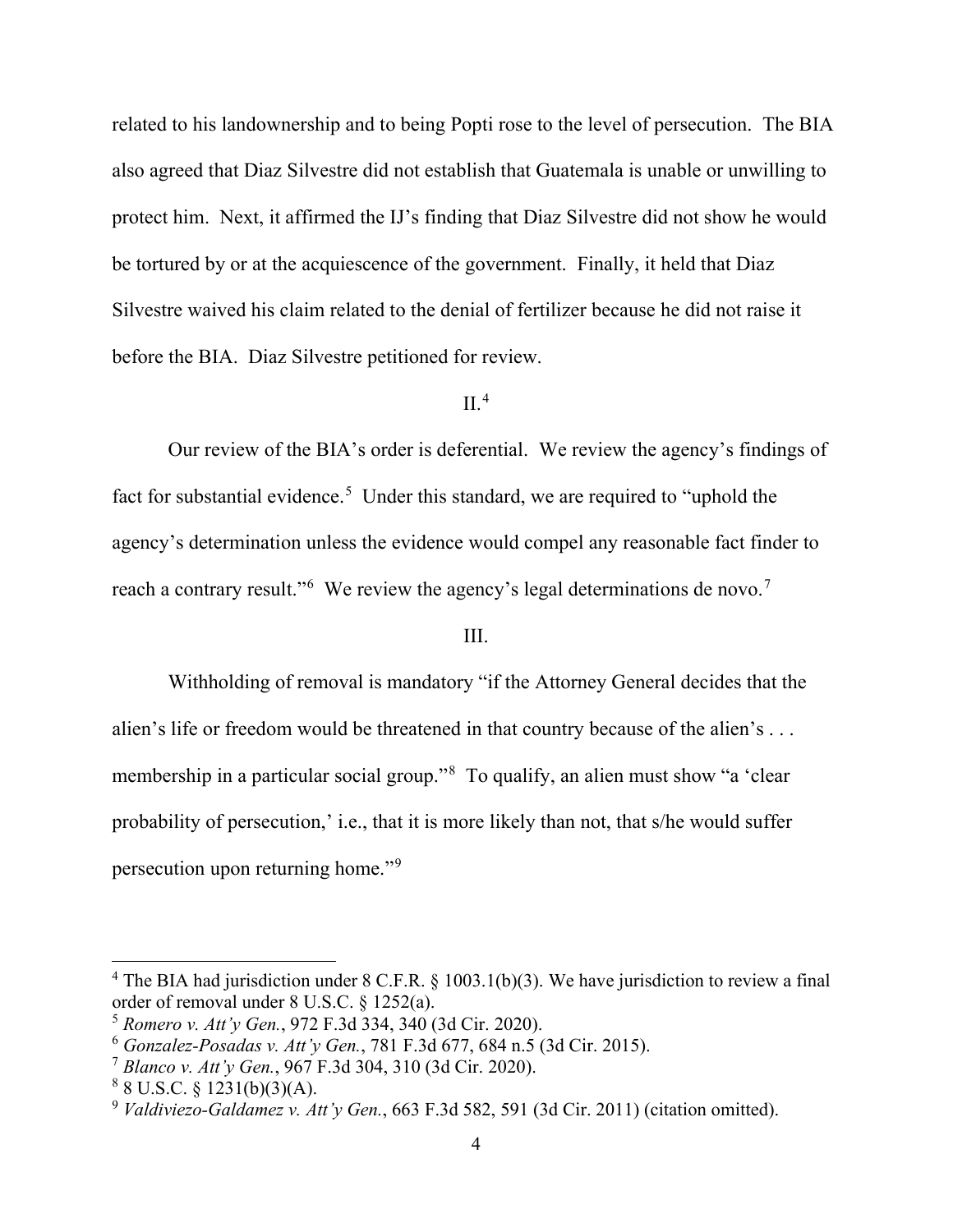We find no error in the BIA's reasons for denying the withholding of removal claim.10 Persecution "encompasses only grave harms such as 'threats to life, confinement, torture, and economic restrictions so severe that they constitute a threat to life or freedom."<sup>11</sup> The threats Diaz Silvestre faces stem from his nephew and possible inability to secure title to his land. While undoubtedly serious, these are not the kinds of "grave harms" that constitute persecution. Further, we do not find any error in the BIA's determination that Diaz Silvestre has not established that the Guatemalan government will be unable or unwilling to assist him. Diaz Silvestre does not meaningfully challenge either of these conclusions on appeal.<sup>12</sup>

We also discern no error in the BIA's denial of the CAT claim. Diaz Silvestre must "establish that it is more likely than not that he . . . would be tortured if removed to [Guatemala]."<sup>13</sup> For an act to constitute torture it must be, among other things, "by or at the instigation of or with the consent or acquiescence of a public official."14 Substantial evidence supports the BIA's conclusion that Diaz Silvestre will not be tortured by or at the acquiescence of the Guatemalan government. Diaz Silvestre has not pointed to

 $10$  Diaz Silvestre comes close to waiving a challenge to the BIA's conclusions because his opening brief focuses almost exclusively on economic discrimination to support the withholding of removal claim. Nevertheless, we address the BIA's reasons for denying the claim on the merits.

<sup>11</sup> *Gonzalez-Posadas*, 781 F.3d at 684 (quoting *Fatin v. INS*, 12 F.3d 1233, 1240 (3d Cir. 1993)). <sup>12</sup> Instead, Diaz Silvestre argues at length that Popti individuals in Guatemala face systemic economic discrimination. Even assuming he has not waived this argument, it does not establish that Diaz Silvestre has been or will be persecuted. See *Ahmed v. Ashcroft*, 341 F.3d 214, 218 (3d Cir. 2003) (holding that certain economic disadvantages did not constitute persecution).  $13$  8 C.F.R. § 1208.16(c)(2).

<sup>14</sup> *Romero*, 972 F.3d at 343 (quoting *Myrie v. Att'y Gen.*, 855 F.3d 509, 515 (3d Cir. 2017)); *see also* 8 C.F.R. § 208.18(a)(1).